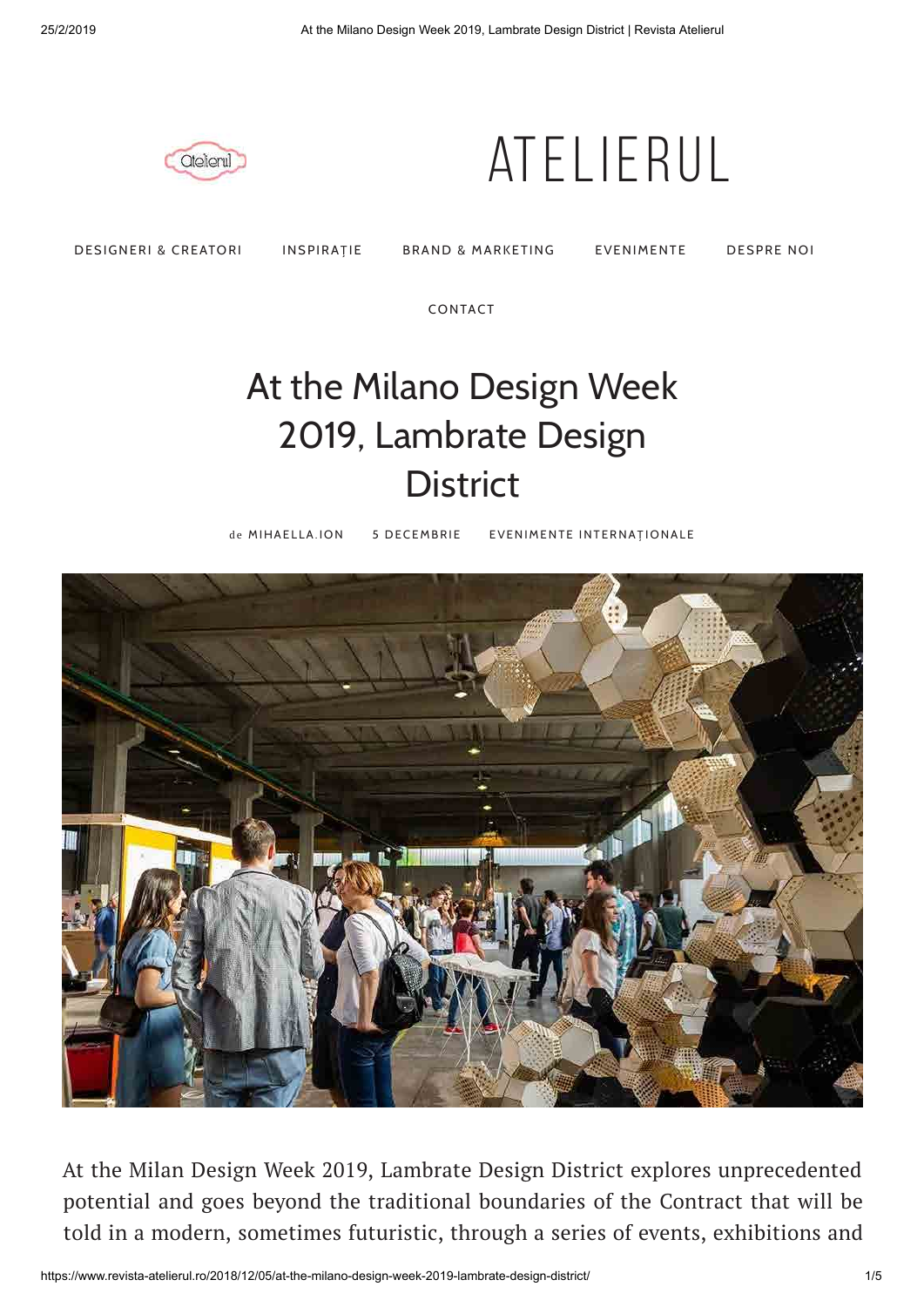installations spread over 13,000 square meters of exhibition space.

With more than 85,000 visitors in the 2018 edition, Lambrate Design District further strengthens its relationship with the indigenous companies and responds to the many requests for Italian and international new entries. The aim of Lambrate Design District for the 2019 Design Week is to consolidate its leadership for innovation and avant-garde and to amplify the real meeting between supply and demand through the involvement of strategic international players that will promote moments of contact, exchange and comparison (conferences and workshops) among designers, companies and entrepreneurs.

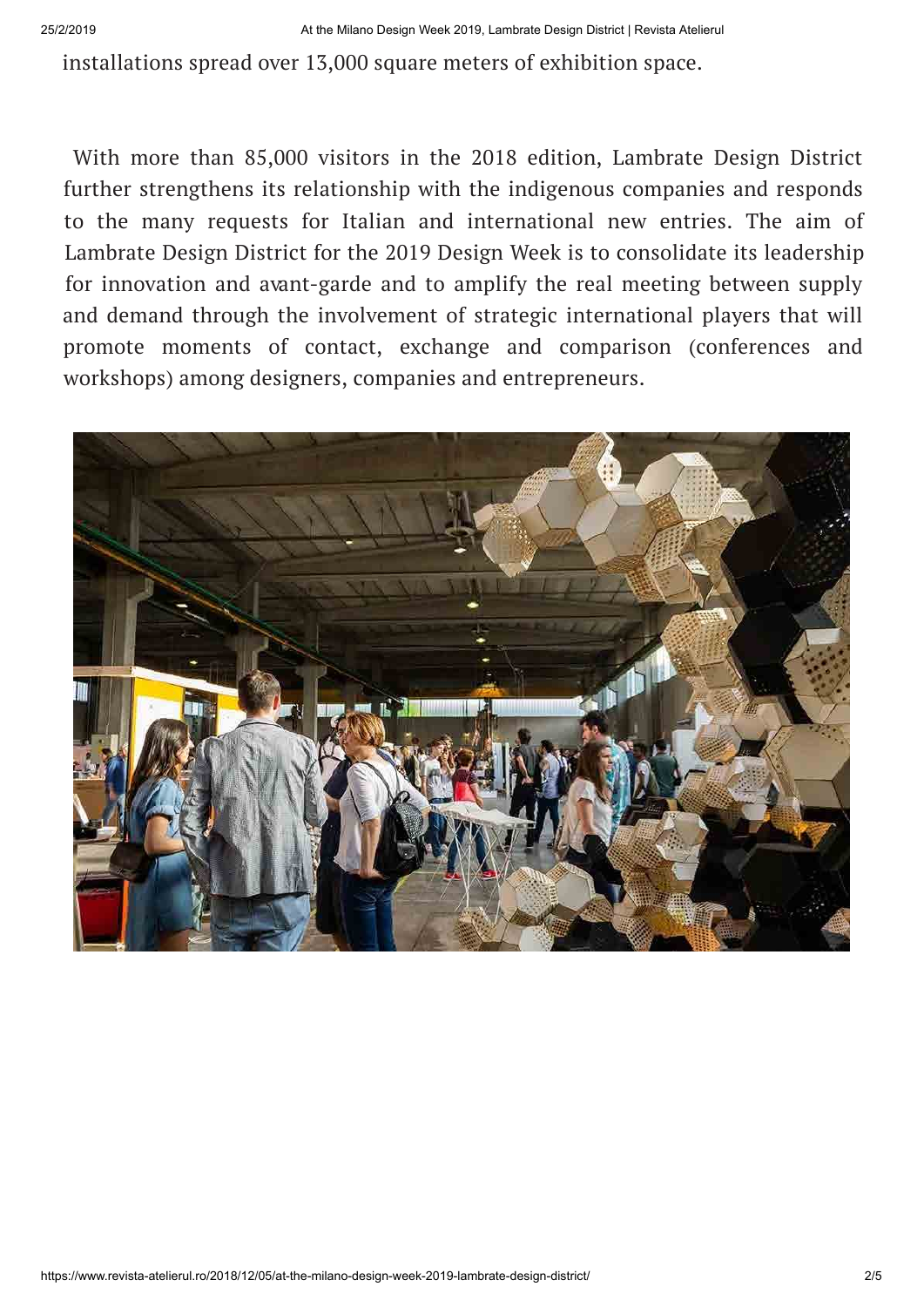

In addition, for the second consecutive year the call for entries of the Codega Awards 2019 – International Design Prize has been confirmed, an award dedicated to solutions and achievements of excellence in lighting, a reference appointment for the world of lighting design with the participation of important international design studios from all over the world.

The flow of visitors will therefore intertwine with entrepreneurship, thus generating an extensive commercial and communication network with an international dimension.

## The protagonists

For the seventh consecutive year, at the iconic location of via Massimiano 6 / via Sbodio 9, will be held the collective exhibition of international designers **Din** – Design In. Organized by Promotedesign.it, Din – Design In will talk about the products and projects more than 100 designers, companies and design academies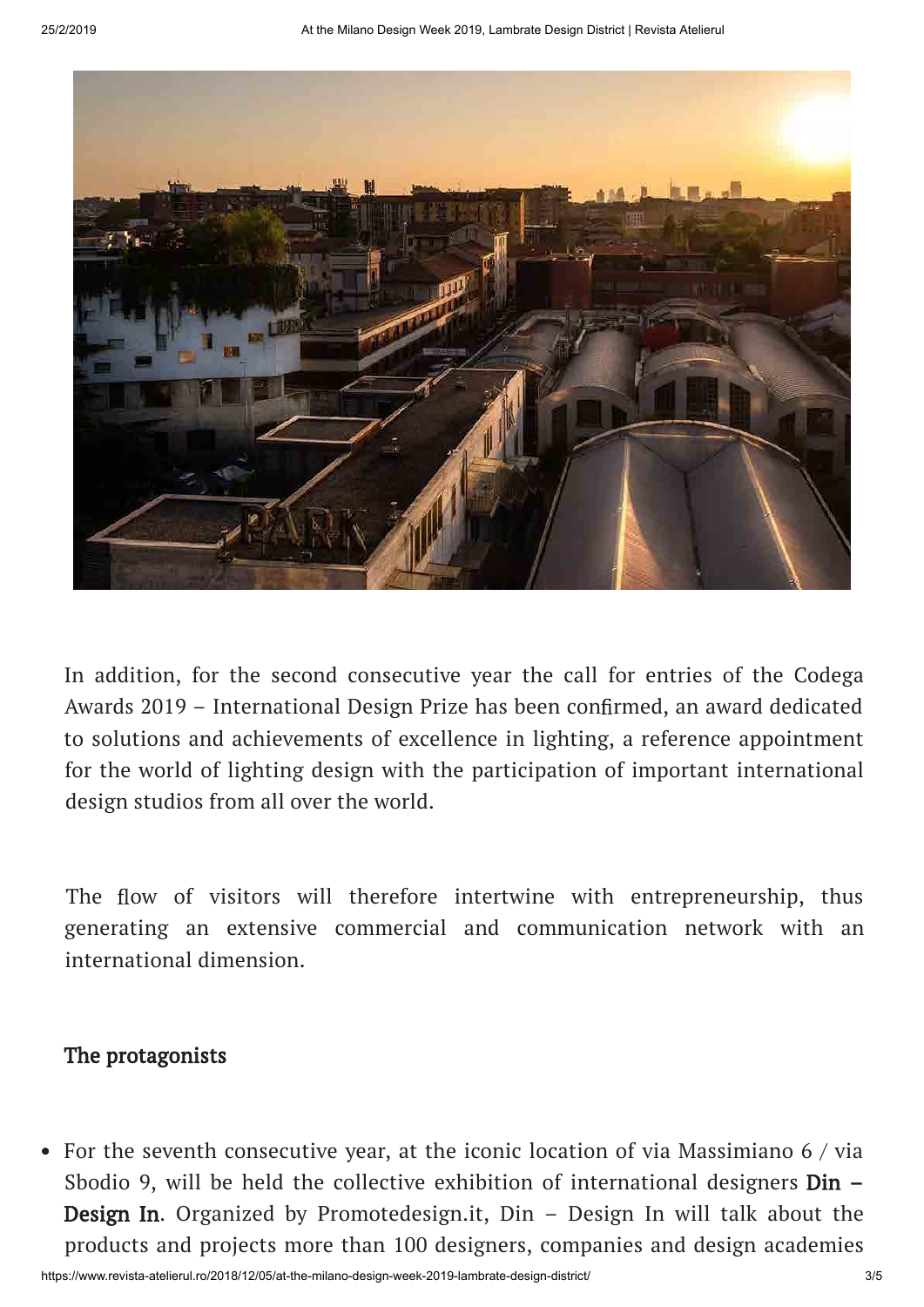from all over the world – 70% of the participating designers will in fact be foreigners – in an impressive industrial warehouse of 2,000 square meters. Also confirmed for 2019, in conjunction with the event, the presence of an area of about 300 square meters dedicated to the Temporary Shop with the creations of contemporary jewelry selected by Artistarjewels.com, while in the outer space, usually occupied by food truck, a winter garden with sensory installations.

- $\overline{S}$  Social Hotel Regeneration designed by Simone Micheli, in the spaces of Officina Ventura 14, will return for the second year and will turn social for 2019. Hospitality, smart technology, and avant-garde design will merge to give life to a happening in which they normally make up the hotel structure (sleeping area, bathroom area, suite, hall, bar, co-working space, conference room, looker room, wellness area) take on unexpected shapes, based on the changed needs of contemporary man and aimed at favouring the interaction, information exchange and hybridization of functions. All the elements will be connected to a main network, the heart of the installation, which will catalyse the attention and guide the different spatial and functional responses based on the live interaction that will take place with visitors to the exhibition.
- Carimati, a historic company from Bergamo area, will celebrate the centenary in 2019 with a special installation in Via Ventura, 6 It has always been known for the creation of bar counters, today Carimati thanks to the experience gained in the use of materials and the constant updating on technologies and new trends, is able to offer a "tailor-made" service, from furnishings for public places, hotels, franchises, shops, shopping centers to the execution of projects for private residences. For the occasion, the space will be designed and set up in collaboration with Poli.Design founded by the Milan Polytechnic, through a dedicated workshop. The project will have the aim of realizing a hospitality environment able to satisfy the expectations of an increasingly demanding and "connected" user.
- FUORISALMONE, for the sixth consecutive year, confirms its presence in the Lambrate

## About Lambrate Design District

The district of Lambrate, located north-east area of Milan, is an historic Italian industrial site that, since 2000, has been the subject of a redevelopment that still lives right through its continuous evolution. Given the importance and the